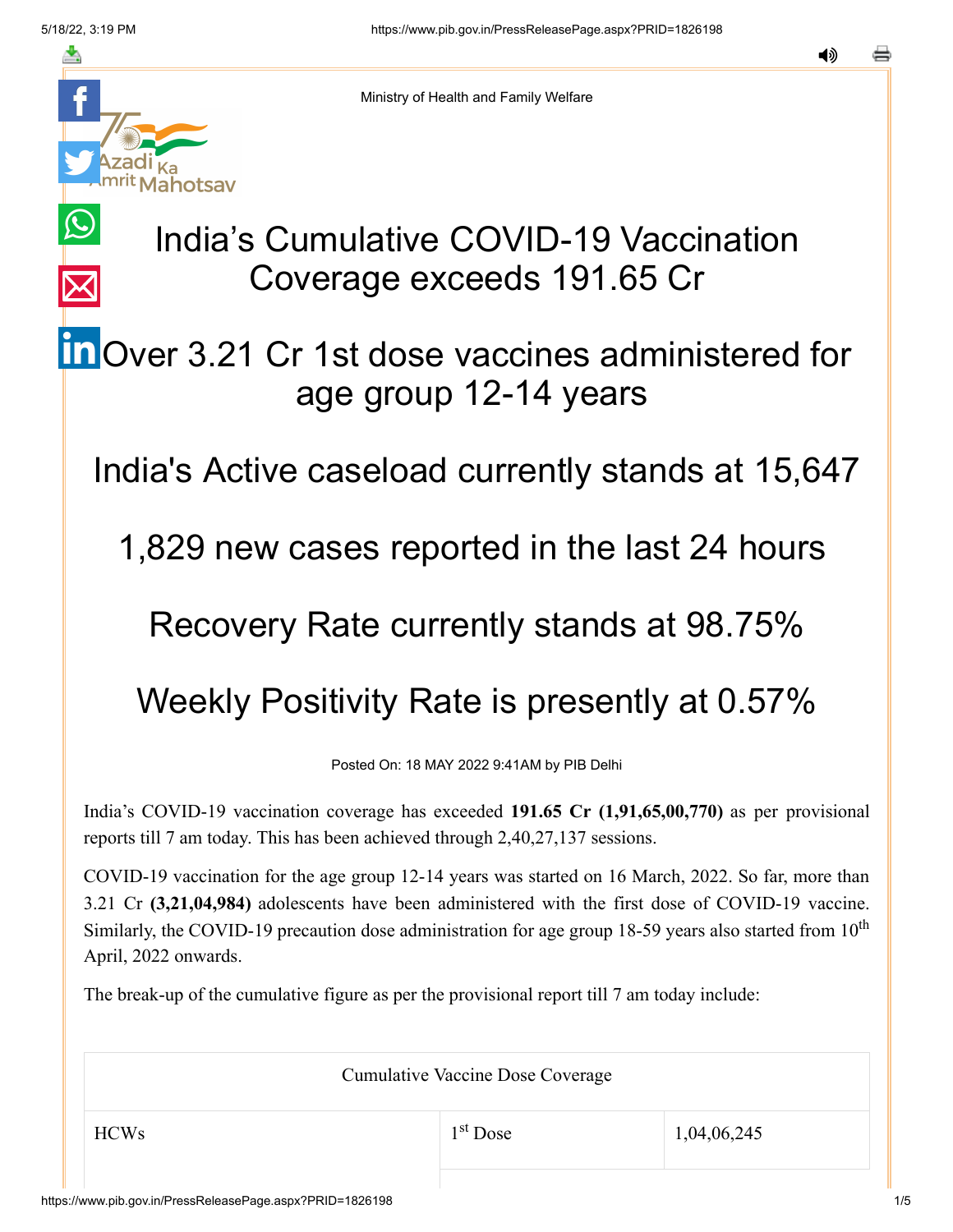|                                | $2nd$ Dose             | 1,00,30,914     |
|--------------------------------|------------------------|-----------------|
|                                | <b>Precaution Dose</b> | 50,51,545       |
| <b>FLWs</b>                    | 1 <sup>st</sup> Dose   | 1,84,17,814     |
|                                | $2nd$ Dose             | 1,75,67,731     |
|                                | <b>Precaution Dose</b> | 82,40,927       |
| <b>Table Group 12-14 years</b> | 1 <sup>st</sup> Dose   | 3,21,04,984     |
|                                | $2nd$ Dose             | 1,26,95,005     |
| Age Group 15-18 years          | 1 <sup>st</sup> Dose   | 5,90,43,240     |
|                                | $2nd$ Dose             | 4,42,58,800     |
| Age Group 18-44 years          | $1st$ Dose             | 55,66,73,638    |
|                                | $2nd$ Dose             | 48, 55, 34, 576 |
|                                | <b>Precaution Dose</b> | 4,67,605        |
| Age Group 45-59 years          | 1 <sup>st</sup> Dose   | 20,31,58,302    |
|                                | $2nd$ Dose             | 18,98,14,448    |
|                                | <b>Precaution Dose</b> | 10,60,603       |
| Over 60 years                  | $1st$ Dose             | 12,70,26,040    |
|                                | $2nd$ Dose             | 11,83,26,423    |
|                                | <b>Precaution Dose</b> | 1,66,21,930     |
| <b>Precaution Dose</b>         |                        | 3, 14, 42, 610  |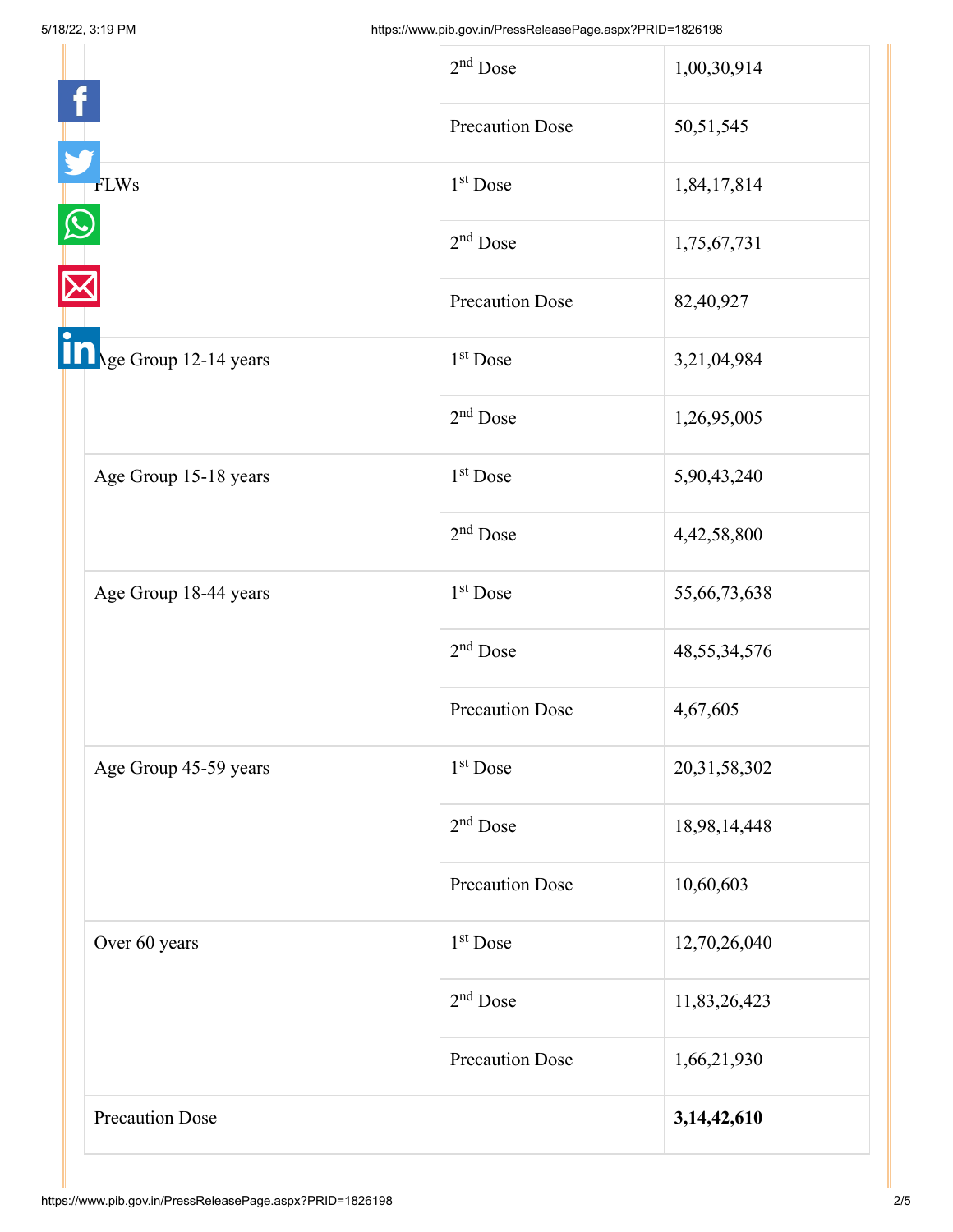

Consequently, India's recovery rate stands at **98.75%. 2,549** patients have recovered in the last 24 hours and the cumulative tally of recovered patients (since the beginning of the pandemic) is now at **4,25,87,259.**

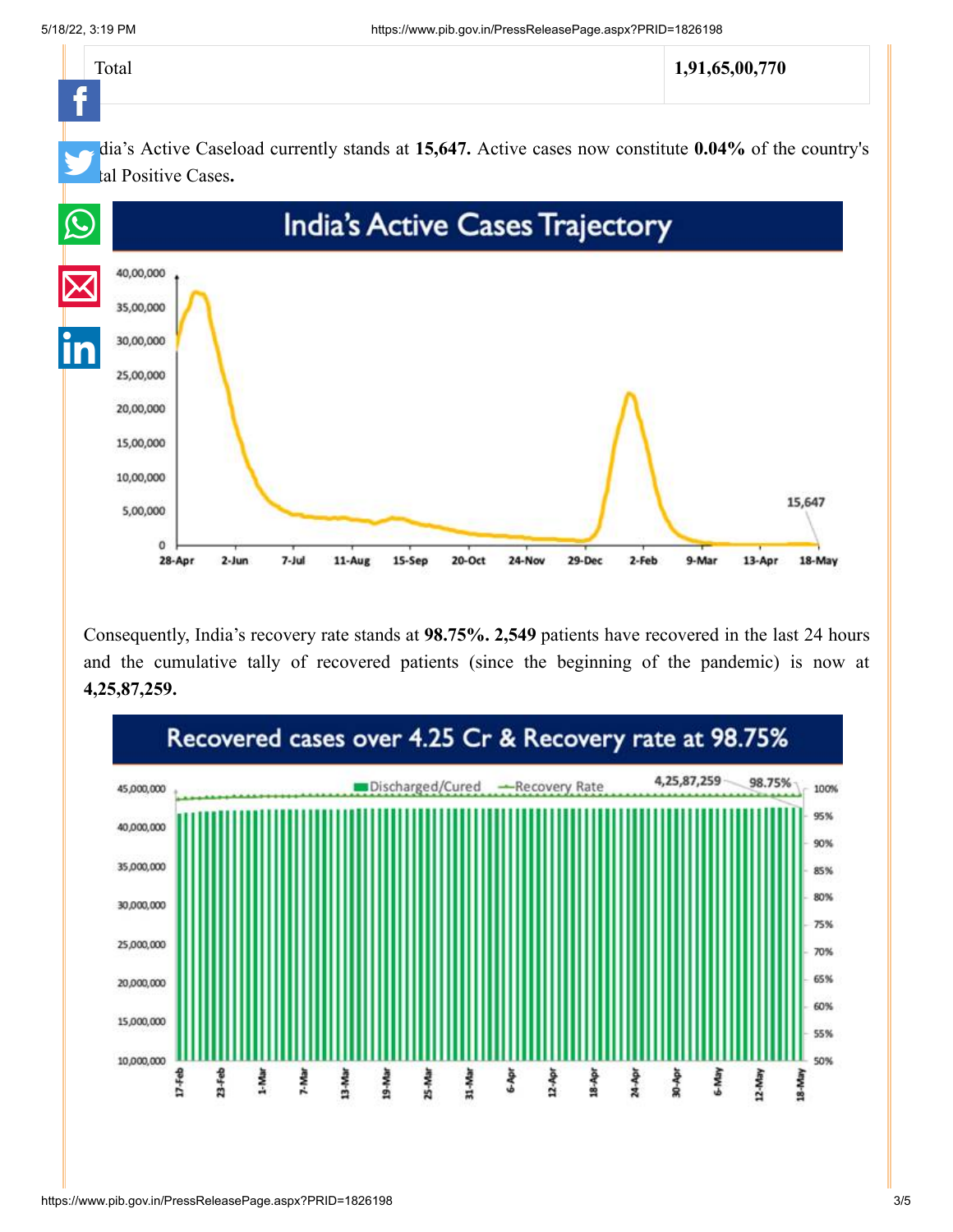**1,829 new cases** were reported in the last 24 hours.



The last 24 hours saw a total of **4,34,962** COVID-19 tests being conducted. India has so far conducted over **84.49 Cr (84,49,26,602)** cumulative tests.

**Weekly Positivity Rate** in the country currently **stands at 0.57%** and the **Daily Positivity rate is reported to be 0.42%.**